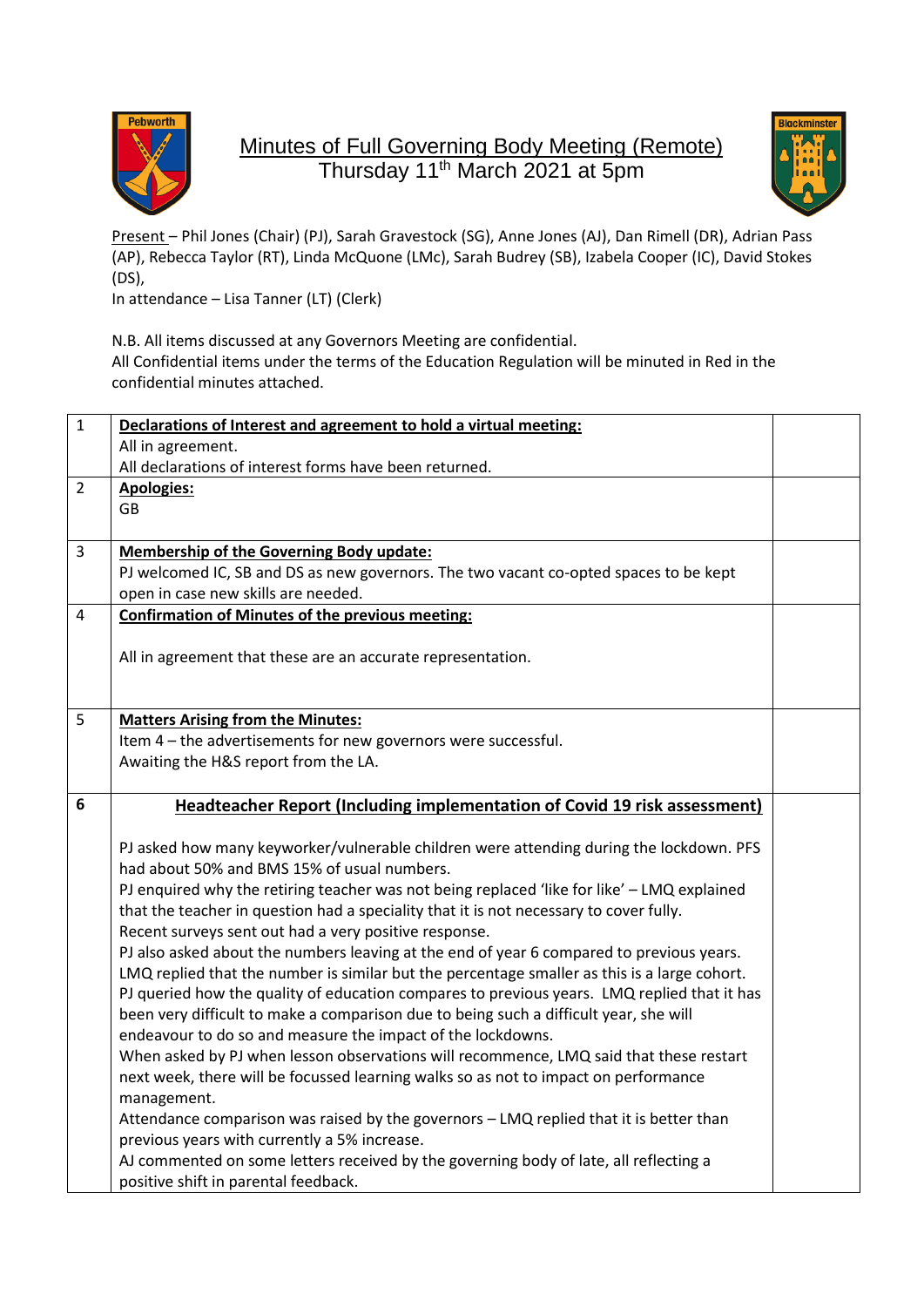|                         | LMQ reported that a new package of learning has been purchased and that this contains a<br>lot of useful courses for governors too.<br>One member of BMS staff has attended a course - 'designated mental health lead role'.<br>RT asked about the number of children that had failed to engage with lockdown learning.<br>LMQ replied that it was around 5 or 6 and that a new tutor has been in to school to help with<br>the catch up.                                                                                                                                                                                                         |  |
|-------------------------|---------------------------------------------------------------------------------------------------------------------------------------------------------------------------------------------------------------------------------------------------------------------------------------------------------------------------------------------------------------------------------------------------------------------------------------------------------------------------------------------------------------------------------------------------------------------------------------------------------------------------------------------------|--|
| $\overline{\mathbf{z}}$ | <b>Reports from Performance and Resource Committee Meetings:</b>                                                                                                                                                                                                                                                                                                                                                                                                                                                                                                                                                                                  |  |
|                         | Minutes to be circulated.<br>No updates from Chairs.                                                                                                                                                                                                                                                                                                                                                                                                                                                                                                                                                                                              |  |
| 8                       | <b>Health and Safety and Safeguarding:</b><br>The up-to-date risk assessment had been circulated previously to governors. No<br>questions or issues related to this. It was felt that the schools were doing very well<br>with the operation issues and thanks were passed on to all staff and school leaders<br>for implementing it so well.<br>Both schools have identified 'newly vulnerable' children and are expecting more to<br>$\bullet$<br>come to light in the near future. There have been no Operation Encompass<br>notifications received though.<br>PJ satisfied that there are no gaps currently with safeguarding provision.<br>٠ |  |
| 9                       | <b>Update on SEFs:</b><br>PFS has seen an improvement in attendance and the SEN gap has narrowed in<br>achievement.<br>New section to be added to both schools to evaluate remote learning.<br>Due to the curriculum needing to be flexible during lockdown, gaps have opened<br>٠<br>between PP and Non-PP but efficient spend of PP money will address this.                                                                                                                                                                                                                                                                                    |  |
| 10                      | <b>Update of Federation Development Plan:</b><br>PJ questioned if there was much work needed to get this back on track. SB noted<br>that some of the aspects that GR was keen to achieve had been set back by recent<br>constraints. Priorities to be discussed at FGB on 24.06.21                                                                                                                                                                                                                                                                                                                                                                |  |
| 11                      | <b>Governor Visits and Monitoring:</b><br>Not able to visit in person currently but regular updates via email. Both school<br>leaders are happy for governors to contact them directly should they wish.                                                                                                                                                                                                                                                                                                                                                                                                                                          |  |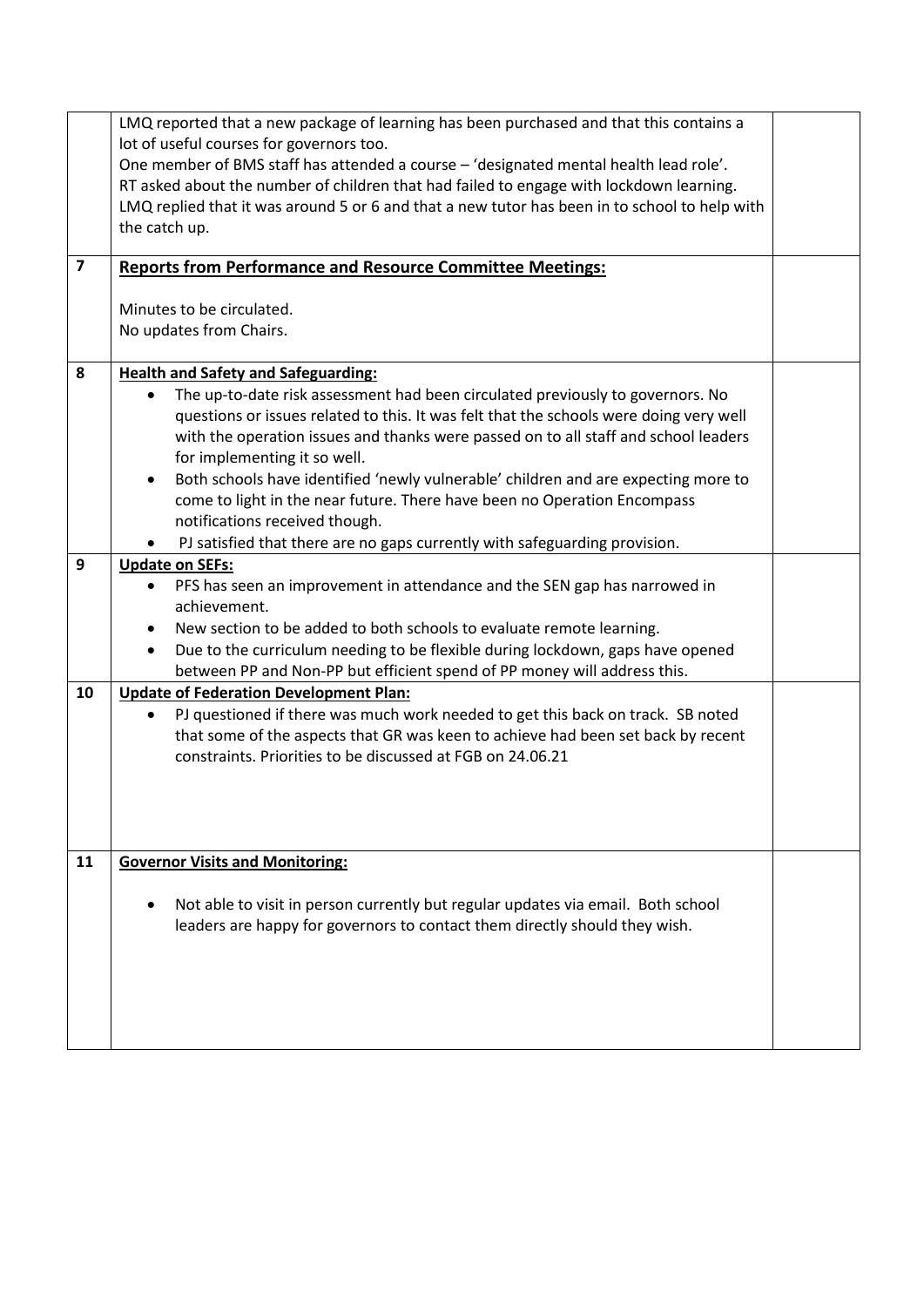|    | <b>Governor Training - review &amp; monitor</b>                                                  |           |
|----|--------------------------------------------------------------------------------------------------|-----------|
|    | SG has attended PP training and since circulated the materials to other governors.               |           |
|    | DS enquired about safeguarding training for governors. LT to organise.                           |           |
| 12 |                                                                                                  |           |
|    |                                                                                                  |           |
|    |                                                                                                  |           |
|    |                                                                                                  |           |
|    |                                                                                                  |           |
|    |                                                                                                  |           |
| 13 | <b>Policies update:</b>                                                                          |           |
|    | PJ expressed thanks to all governors involved - all policies have now been reviewed              |           |
|    | by the governing body and feedback has gone to the SLT.                                          |           |
|    | DS asked if there was a finance policy. LMQ confirmed that there is a non-statutory<br>$\bullet$ |           |
|    | finance policy in place.                                                                         |           |
|    | LMQ confirmed that all policies will be placed onto EVERY so that review dates are<br>$\bullet$  | SG&       |
|    | triggered in good time.                                                                          | governors |
|    | Antibullying and Designated teacher for LAC to be completed by next FGB.                         | selected  |
|    | Child Protection was due in July but there is a national update in September so it will          |           |
|    | tie in with this.                                                                                |           |
| 14 | <b>Confirm arrangements for appointment of EHT:</b>                                              |           |
|    | PJ has circulated the time scale documents.                                                      |           |
|    | Shortlisting will take place on 22.03.21                                                         |           |
|    | Reserve interview dates booked.                                                                  |           |
|    | Dates for interviews are in the future so that the interview can involve candidates being in     |           |
|    | the school building and taking part in the interview process and not virtually.                  |           |
|    |                                                                                                  |           |
|    |                                                                                                  |           |
|    |                                                                                                  |           |
| 15 | <b>Strategic planning update:</b>                                                                |           |
|    | PJ recapped on planning for the benefit of the new governors using the federation                |           |
|    | strategic plan.                                                                                  |           |
|    | Staffing structures at both schools to be reviewed following the appointment of a                |           |
|    | new EHT.                                                                                         |           |
|    | *see confidential minutes - to be sent separately.                                               |           |
|    |                                                                                                  |           |
|    |                                                                                                  |           |
|    |                                                                                                  |           |
|    |                                                                                                  |           |
| 16 | AOB-to be notified before meeting:                                                               |           |
|    | Pay committee second meeting on 29.04.21 to update on midterm reviews and                        |           |
|    | progress.                                                                                        |           |
|    |                                                                                                  |           |
|    |                                                                                                  |           |
|    |                                                                                                  |           |
|    |                                                                                                  |           |
|    |                                                                                                  |           |
|    |                                                                                                  |           |